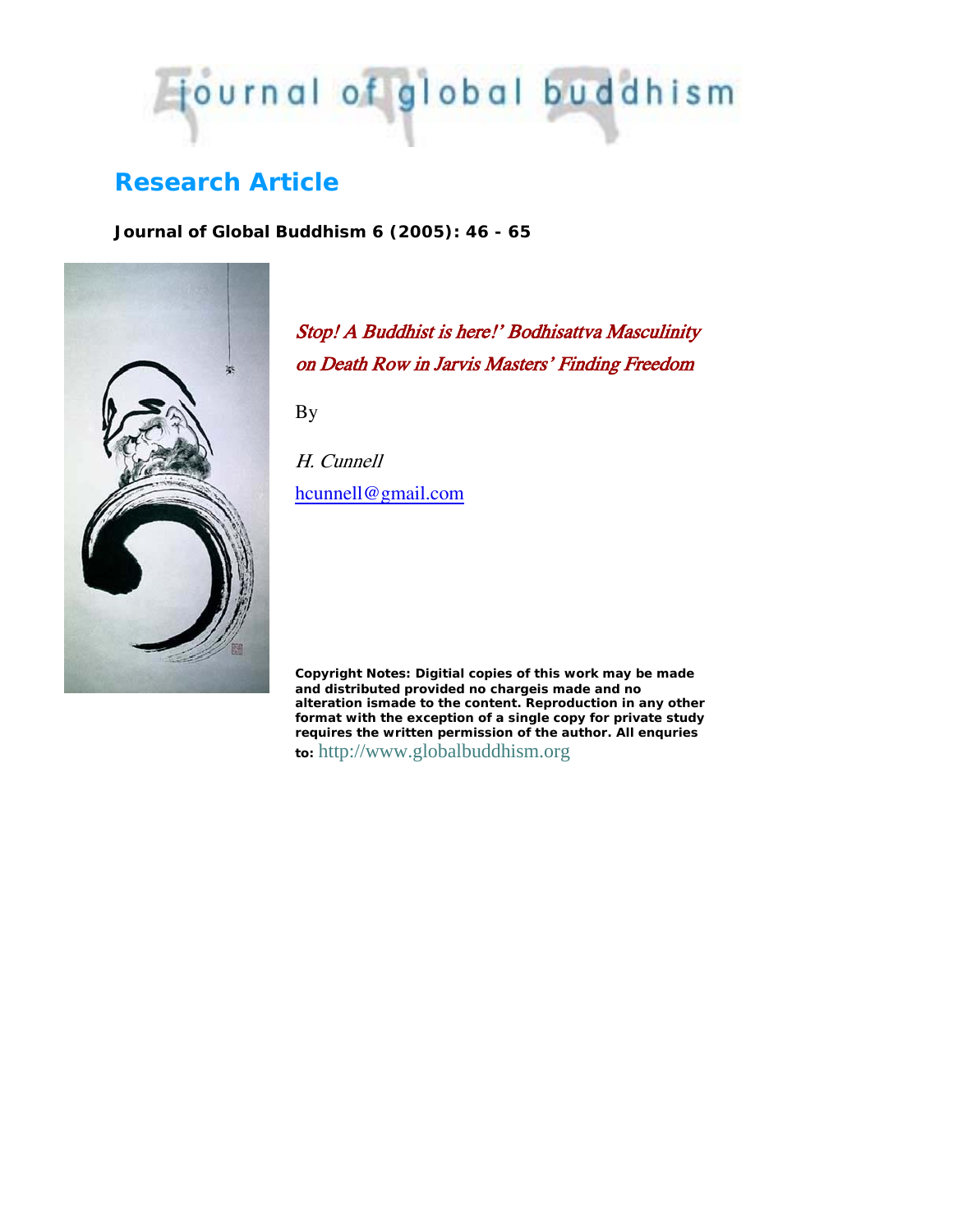The Journal of Global Buddhism 46

ISSN 1527-6457

## Research Article

Stop! A Buddhist is here!' Bodhisattva Masculinity on Death Row in Jarvis Masters' Finding Freedom

by

H. Cunnell

#### hcunnell@gmail.com

 $''\!I<sub>n</sub>$  the Western reception of Buddhism...Buddhist practice has commonly been interpreted as primarily inner, private, and subjective, organized around the individual quest for realization…A socially engaged Buddhism can be understood as (offering)…potentially non-regressive ways to integrate spheres typically split off in a fragmented way from each other…in other words, a new kind of world…is implicitly invoked when there are attempts to link inner and outer work, the private and public spheres, means and ends, meditation and social practice, or compassion and social systems."(1)

"Am I the only Buddhist out here? Does this mean that I, the Lone Buddhist Ranger, am expected to try and stop this madness by myself? I imagined raising my hand and yelling, 'Stop! A Buddhist is here!" $(2)$ 

#### Finding Freedom

In 1997, The African-American writer, Buddhist, and Death Row prisoner Jarvis Masters published a book of personal essays and stories indicting the squalor, torture, masculine rage and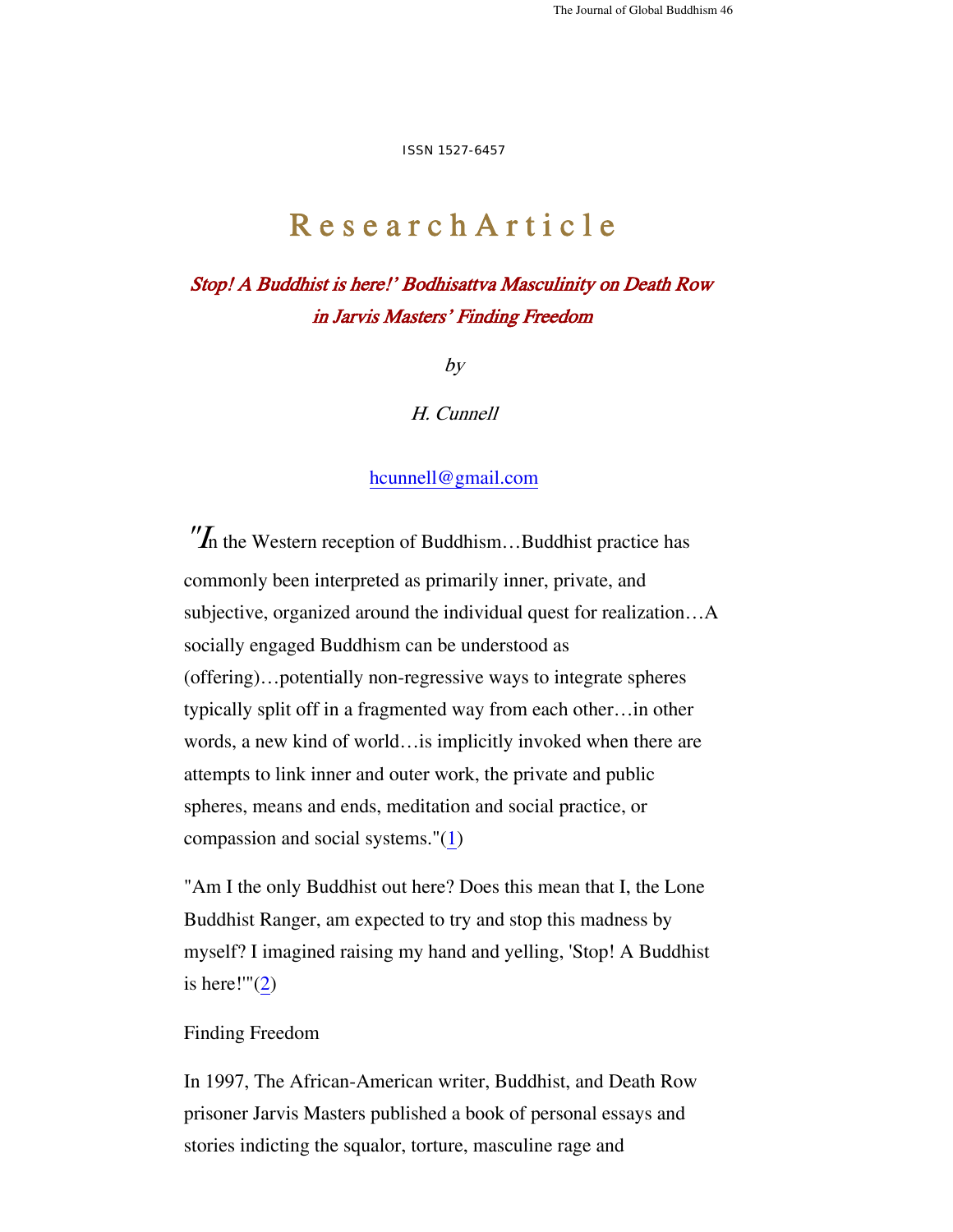unaccountability of authority in San Quentin prison, stories that are inscriptions of the multiple strategies of physical and spiritual renewal and resilience practised by men condemned to lifelong imprisonment and the threat of execution. The book was published under the title Finding Freedom: Writings from Death Row. Masters' writing is strongly informed by his discovery and practice while in prison of Tibetan Buddhism, and *Finding Freedom* is most obviously a text closely concerned with self-reflective discourse and spiritual practices designed, as Masters writes, to "take me out of prison even as I remain here." $(3)$  It is then, only when he appears finally condemned, entombed, and discarded that Masters begins the processes that will lead him to a renunciation of the discourses and action of violent masculinity, those 'patriarchal notions of cool,' by which bell hooks argues young black men in particular are seduced; the "politics of being a gangsta…(the) invitation to embrace death as the only logic of black male existence, and towards a newly positive identity embracing reflection, selflessness, and compassion."(4)

#### Masters' Buddhist Practice

This paper argues that Masters' increasingly sophisticated engagement with and commitment to Buddhist spiritual practice lead him away from an initial and generically conventional monasticism in which Masters first seeks to take refuge in meditation as a means perhaps to deny, or to contemplate from a position of remove, his own imprisonment. I will argue that Finding Freedom illuminates and maps a yet more daring and instructive strategy by which Masters self-rehabilitates, reconfiguring and re-imagining his own masculine identity via the vehicle of his practice while by skilful and courageous interventions he helps other condemned men begin an escape from their own imprisoning gender discourses. The text is then one which records and reflects on those processes by which Masters, barely literate when he entered prison in 1981, raging, reactively violent, and subsequently sentenced to death, and after a lifetime of institutionalisation in which he takes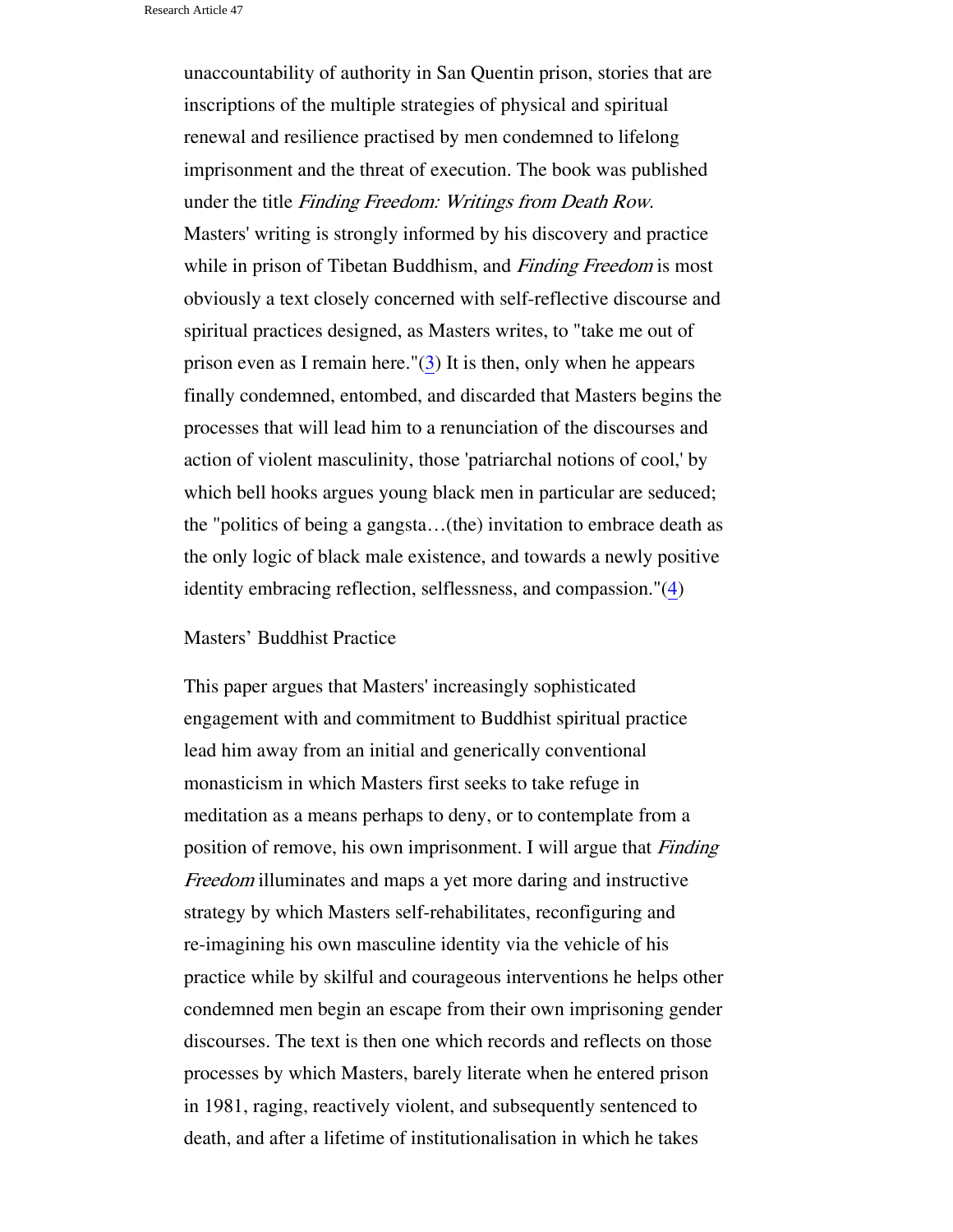'painful refuge' from the physical and mental abuse and damage he suffered as a child, seeks to become 'a peace activist in the rough neighbourhood of my prison tier.'(5)

Finding Freedom is a narrative, informed by and resonating with Buddhist values, that might be said to use those values as analytic resources with which to engage with the problem of destructive patterns of masculinity and which, consequently, insists upon the reality and records the discourses of men who have come or who may come to non-patriarchal, diverse, and progressive understandings of masculinity. In startling ways, *Finding Freedom* challenges many of the adhesive, accustomed, and despairing motifs prevailing not only in prison literature by men but also in wider cultural discourses concerned with men and masculinities.

The paper will conclude by linking Masters' bodhisattva practice with an emergent project of activism identified as socially engaged Buddhism.

#### Jarvis Masters

Jarvis Masters was born in 1962. Both his parents abused and were addicted to heroin. In the story fragment "Me and My Sisters", Masters inscribes a childhood marked by chaos, violence, and trauma; a nameless yelling man who may or may not be Masters' father beats his mother until she looks like "a monster crawling into the room." $(6)$ 

Masters was separated from his brothers and sisters and sent to a succession of foster homes, becoming a ward of the court at the age of twelve. At the age of seventeen Masters was released from the California Youth Authority and immediately carried out a succession of armed robberies until, at age nineteen, he was sent to San Quentin in 1981, where he fell in with a prison gang. In 1985, a prison guard named Sergeant Howell D. Burchfield was stabbed and killed on the second tier of a cellblock while Masters was locked in his cell on the fourth tier. Three men were tried for the murder.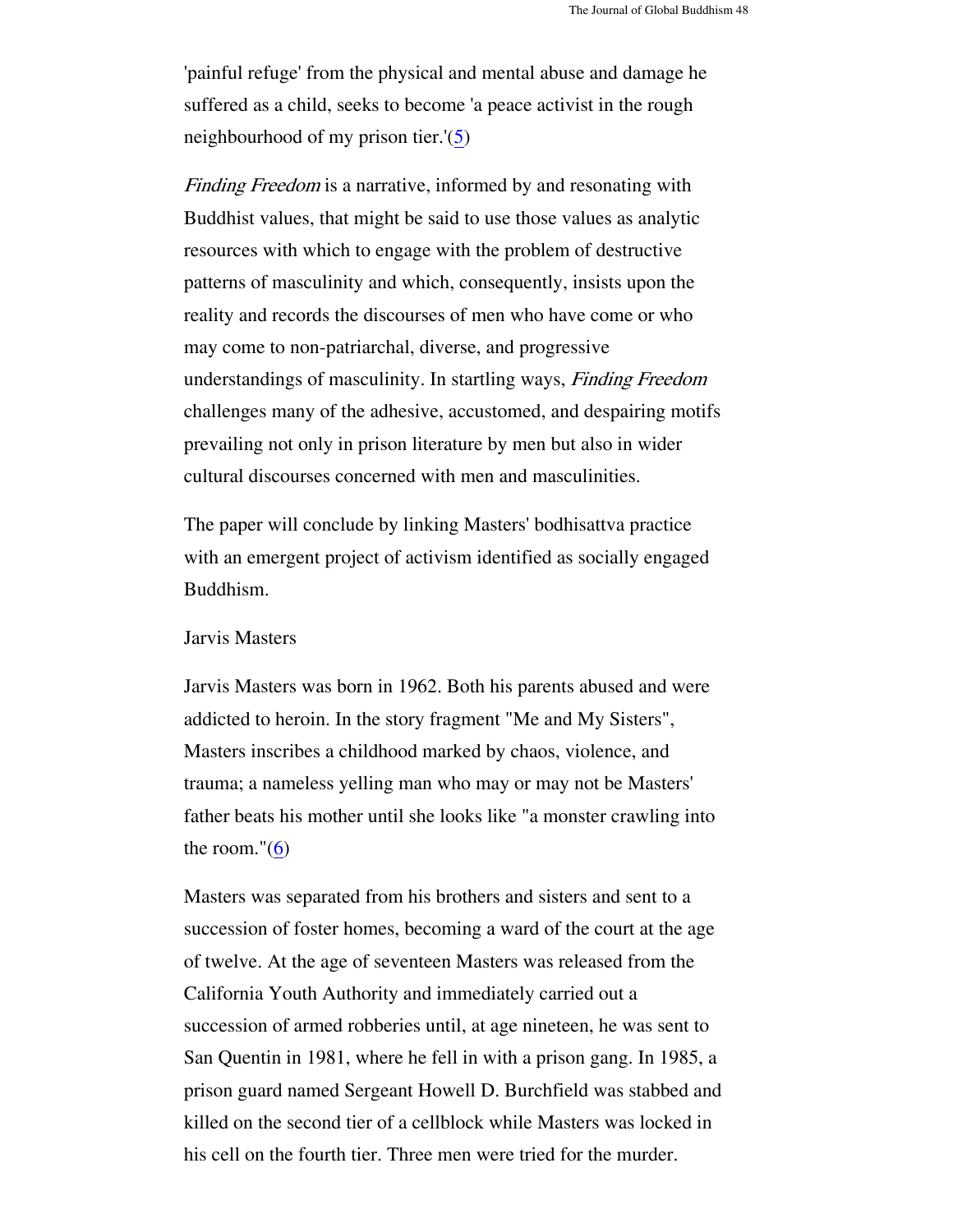Andre Johnson was accused of killing Burchfield, Lawrence Woodard of planning the murder with other gang members and ordering the killing, while Masters was accused of planning the murder with Woodard and Johnson and of sharpening and passing along the weapon used in the killing. All three were convicted. The jury recommended that Johnson receive the death penalty but the trial judge reduced the sentence to life without parole because of Johnson's youth (he was twenty-one), and because of his minor criminal record. Woodard was also given life without parole after the jury were unable to reach a verdict. Masters, because of his criminal history and violent background, and although he was just two years older than Johnson, was sentenced to die in the gas chamber, and he was sent to Death Row, where he remains.

Masters and his supporters are hoping that his conviction will eventually be overturned and that he will be awarded a new trial. The process in which a succession of appeals and answering replies are filed in courts of successively higher authority has taken many years, and may take many more. For twenty years, Masters has remained imprisoned in San Quentin's 'hole,' the Security Housing Unit on Death Row called the Adjustment Center. Unlike other prisoners on Death Row, Masters cannot have contact visits from his friends or family. He is 'locked down' for all but a few hours each week; in those hours he is allowed to exercise in a fenced cage. While they wait for his long appeal process to run its course, Masters and his supporters are trying to have him reclassified and transferred to the East Block Death Row. Life in East Block allows access to telephones, typewriters, books and paper, and an atmosphere with some possibility for human interaction compared to the complete isolation of prisoners in the Adjustment Center.

#### Visions of San Quentin

Jarvis Masters' description of first entering his cell in the winter of 1981 in the story "Sanctuary" that opens *Finding Freedom*, inscribes a San Quentin where the faces of prisoners watching him from the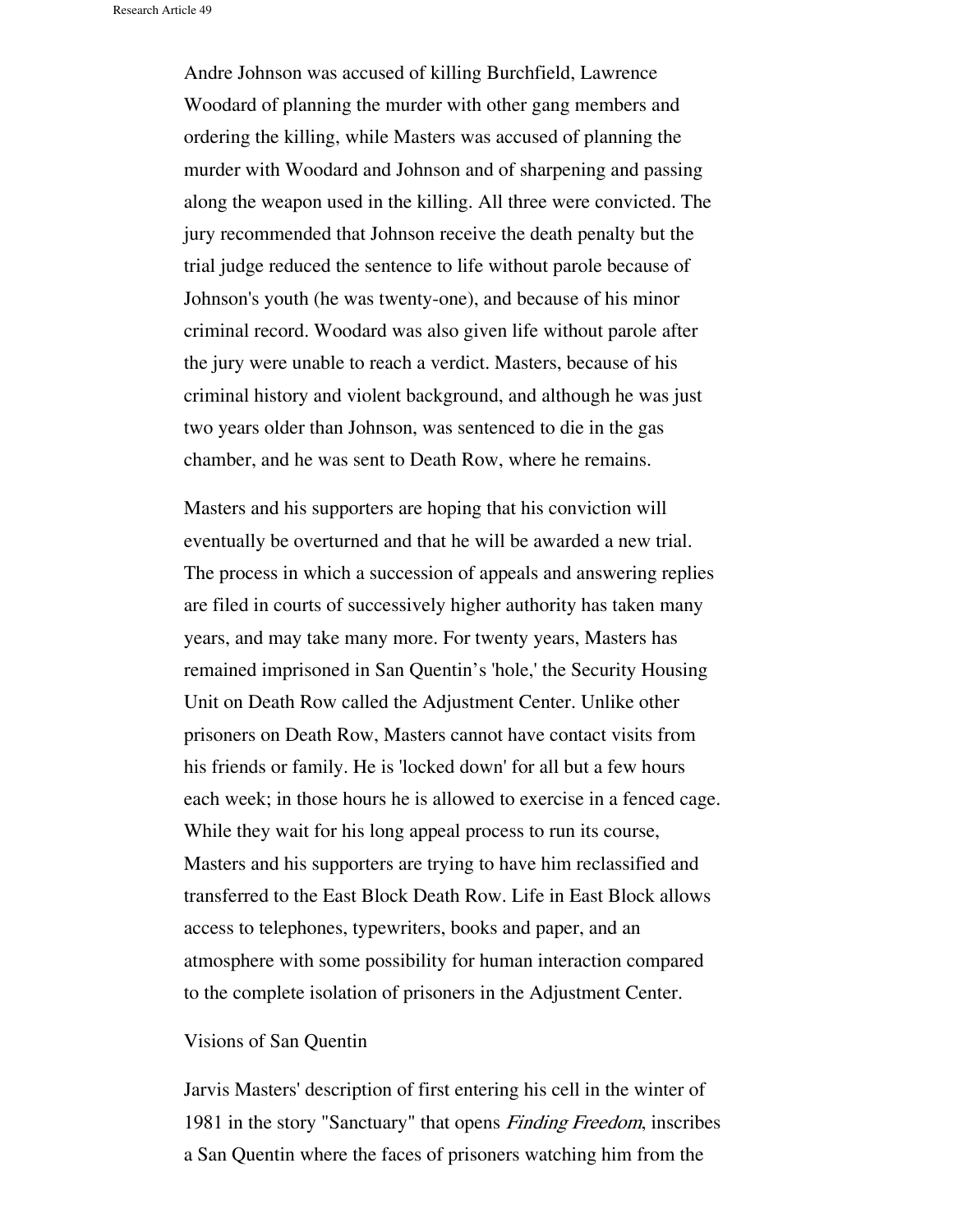cells and landings are 'old and accustomed to their fates.' Masters' cell, 'this tiny space,' is dark; turning on the light he is 'beyond shock,' watching 'the swarms of cockroaches' scatter into 'tiny holes and cracks.' He writes that for 'hours' he cannot accommodate himself to his physical surroundings, 'the roaches, the filth plastered on the walls, the dirt balls collecting on the floor, and the awful smell of urine left in the toilet for God knows how long.'(7) Relocated to the subterranean 'crazy tier,' or Security Housing Unit, the 'worst place in San Quentin,' after he has been condemned to death for his contested part in the murder of Sergeant Burchfield, Masters discovers that only 'by standing on the concrete slab that was my bed could I see whether it was day or night.'(8) The 'berserk' noise of the tier, of crazed and angry men yelling back and forth and barking like dogs, suggests to Masters the 'roar of a football stadium.'(9) Agents of the prison's pharmacological pacification programme materialise outside Masters' cell offering 'delicious treats' of 'multicolored syringes' and handfuls of Mellaril, Cogentin, Sinequan and Prolixin.(10) A prisoner who throws a cup of his own body waste in the faces of two guards is beaten by a dozen armed guards in 'full armoured gear,' and shot with a Tazer; Masters smells the beaten man's flesh burning, and hears his broken teeth sounding like dice 'being thrown against a wooden ledge.'(11) Another prisoner repeatedly sets his sound proof windowless cell alight because, Masters writes, his 'heart (was) on fire.'(12)

#### Skilful Means

As the narrative progresses Masters records how he becomes interested in Buddhism, and the reader apprehends that what s/he is reading is a carefully constructed and arranged series of instructive parables in which Masters may first be said to be in flight from his own rage, and during which he finds 'the basic goodness of his own true nature,' and acts on his intention to help others.(13) At first glance, the meditation practices Masters embarks upon may be thought to connote an evasive response to an experience otherwise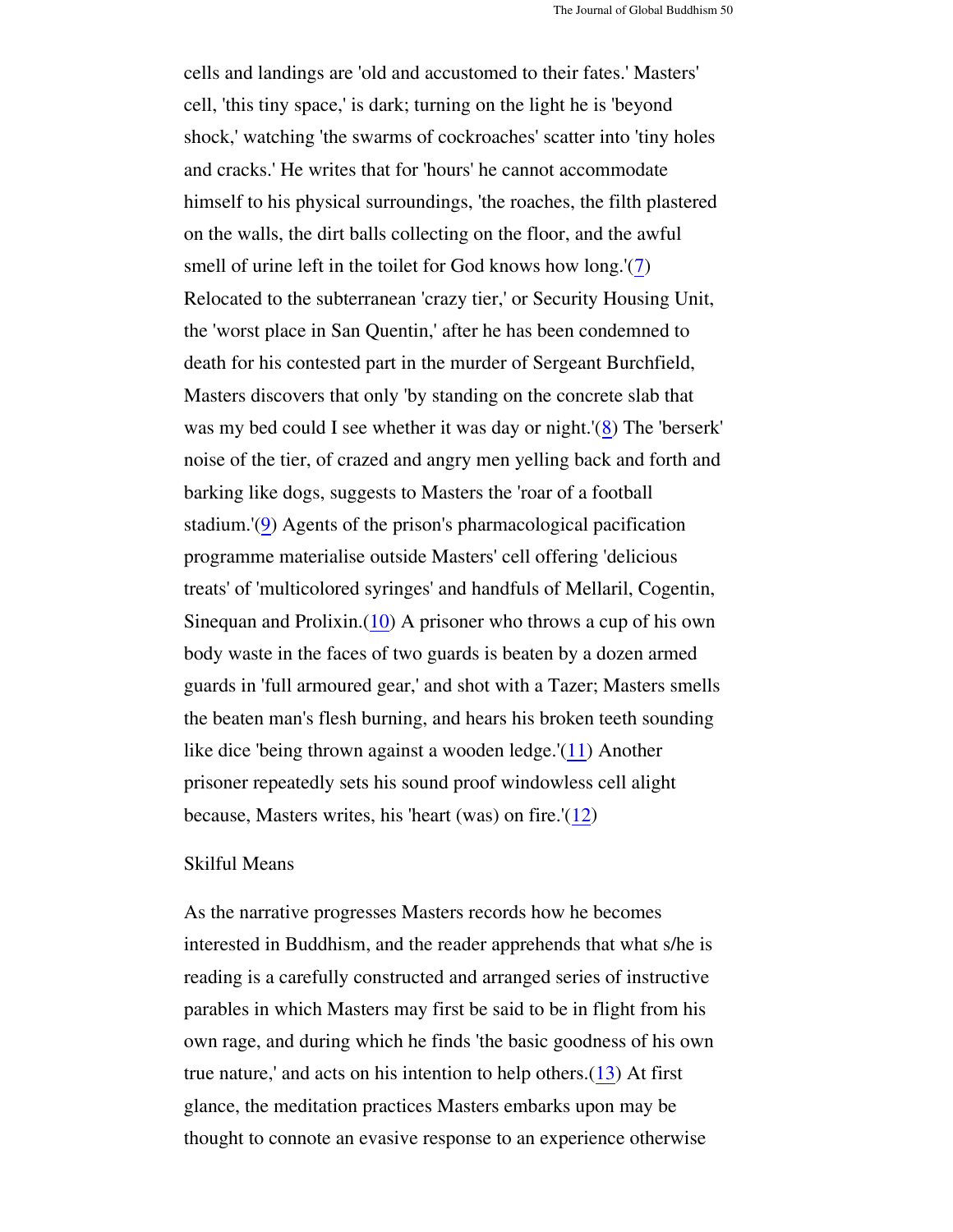unendurable. Yet while it is clear that Masters' text seeks via its status as a testimonial of unlikely and startling renewal, to inscribe and thus return his erased, entombed, and condemned self to existence, Masters' narrative(s) nonetheless continually prioritise the lived experiences of a community of men above those of a starlit individual.

The text is broadly divisible into sections or transitional stages in which, as I have suggested, Masters first holds to Buddhism as a resource for self-realisation and healing, and subsequently embraces monasticism before joining his meditation practice to an engaged activism. Further the text includes, in addition to stories rendered in plain type, a series of short, reflective, italicised passages. For the writer, teacher, and Buddhist prison activist K. Limakatso Kendall, 'the plain type is a series of stories or parables, a great thumping, lively rhythm that moves the book forward through action. The italicised type is Masters' melodic line, his reflection, which gives meaning and resonance to the action.' $(14)$  The reader then navigates, with Masters, the mapping of an uncharted course, one of real jeopardy, fear and self-doubt, which he takes towards a public commitment to Buddhist practice after ten years imprisonment in the key story "The Empowerment Ceremony." Masters' account of receiving an empowerment from his lama H. E. Chagdud Tulku Rinpoche is the pivotal story in the text. The key moment comes when Rinpoche asks Masters to repeat the bodhisattva vow, the vow to live selflessly:

I wanted to make sure I fully understood. 'Helping others could cost me my life in here. Can I qualify my vow by common sense? Can I use my intelligence not to cause my own death? If you help one person today and it costs your life, there is benefit, but only to one person,' Rinpoche replied. 'But if you train your mind to help in the best way, you'll help many-a hundred, a thousand, countless beings.' $(15)$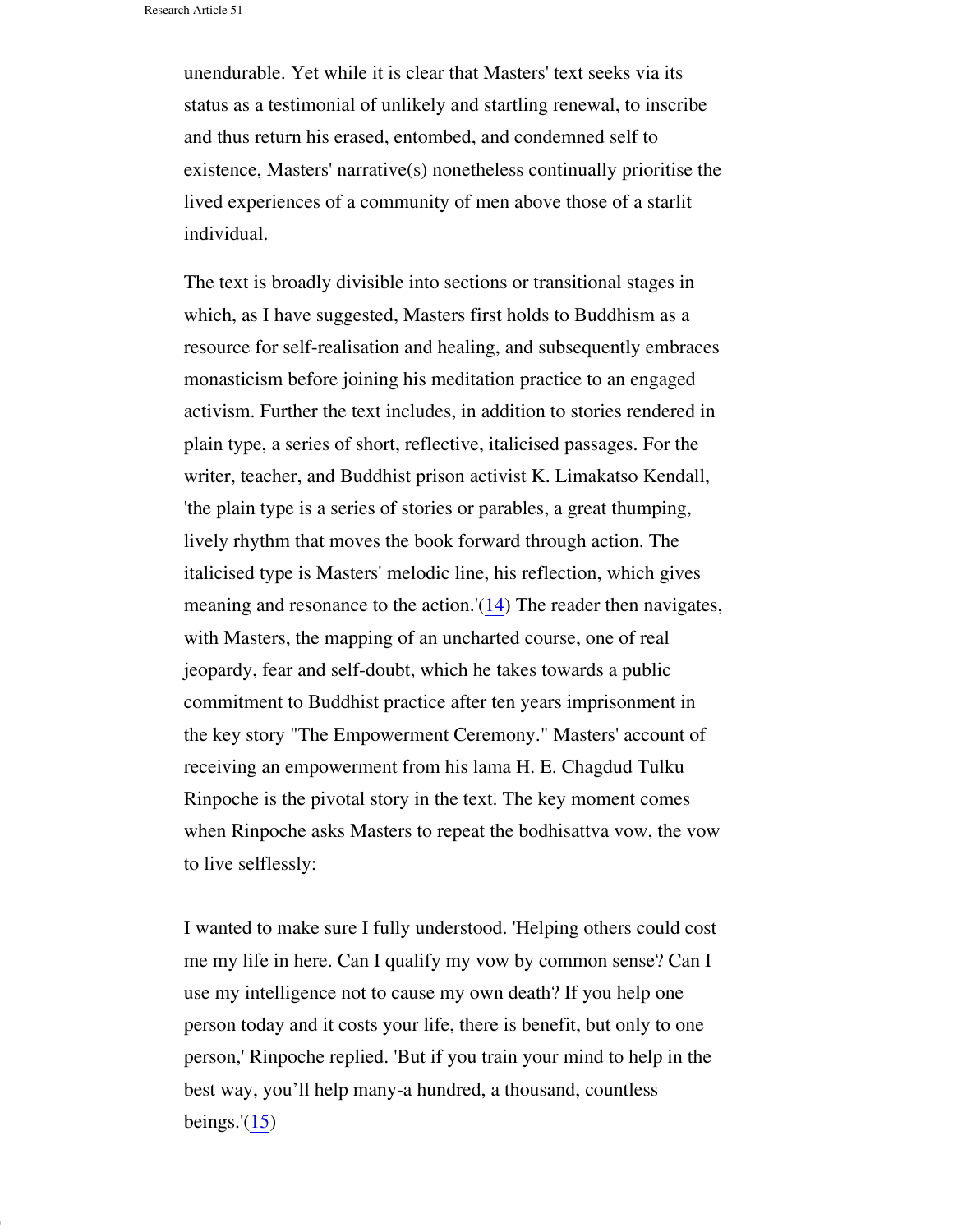#### Healing Masculinity

While Masters' text boldly investigates his own history of rage and violence, those patterns of behaviour configured and learnt in response to child abuse and the crippling expectations of patriarchal culture, it is through listening to other men's stories that he comes to see his lived experience as representative, and begins to name the connections and correlates between child abuse, poverty, racism, the toxic discourses and actions of patriarchal authority and expectation, gendered crime, and prisons full of damaged men who 'secretly…like it here. This place welcomes a man who is full of rage and violence…Prison life is an extension of his inner life.'(16)

The stories of childhood abuse Masters hears from his friends John, David, and Pete in the story "Scars" 'said much about how all of us had come to be in one of the worst prisons in the country.' The histories of all of us in San Quentin, he writes, 'were so similar it was if we had the same parents.'( $17$ ) While the men in *Finding* Freedom are most often maimed and decentred they are also reflective, and it is via the community of such men, and via intimate discourses in which men may be said to learn about and support one another, that Masters offers a model of healing masculinity.

Specifically, Masters' text(s) insist on the restoration of humanity to those men who are presumptively believed to have forfeited it. In great part, that the text proceeds through a succession of stories or parables that are not always, in a conventional sense, 'about' Masters, also signifies Masters' commitment to the skilful transmission of and instruction in the dharma, or Buddhist teachings, as we might also say Masters' progression from monasticism to activism is prescribed by his increasingly sophisticated apprehension of the dharma. In effect then, and in as much as this paper is concerned with the ways in which Masters' Buddhism impacts on his progressive reconfiguration of his gendered identity, it is suggestive that while the stories are not always about Masters, they are always about men, always, to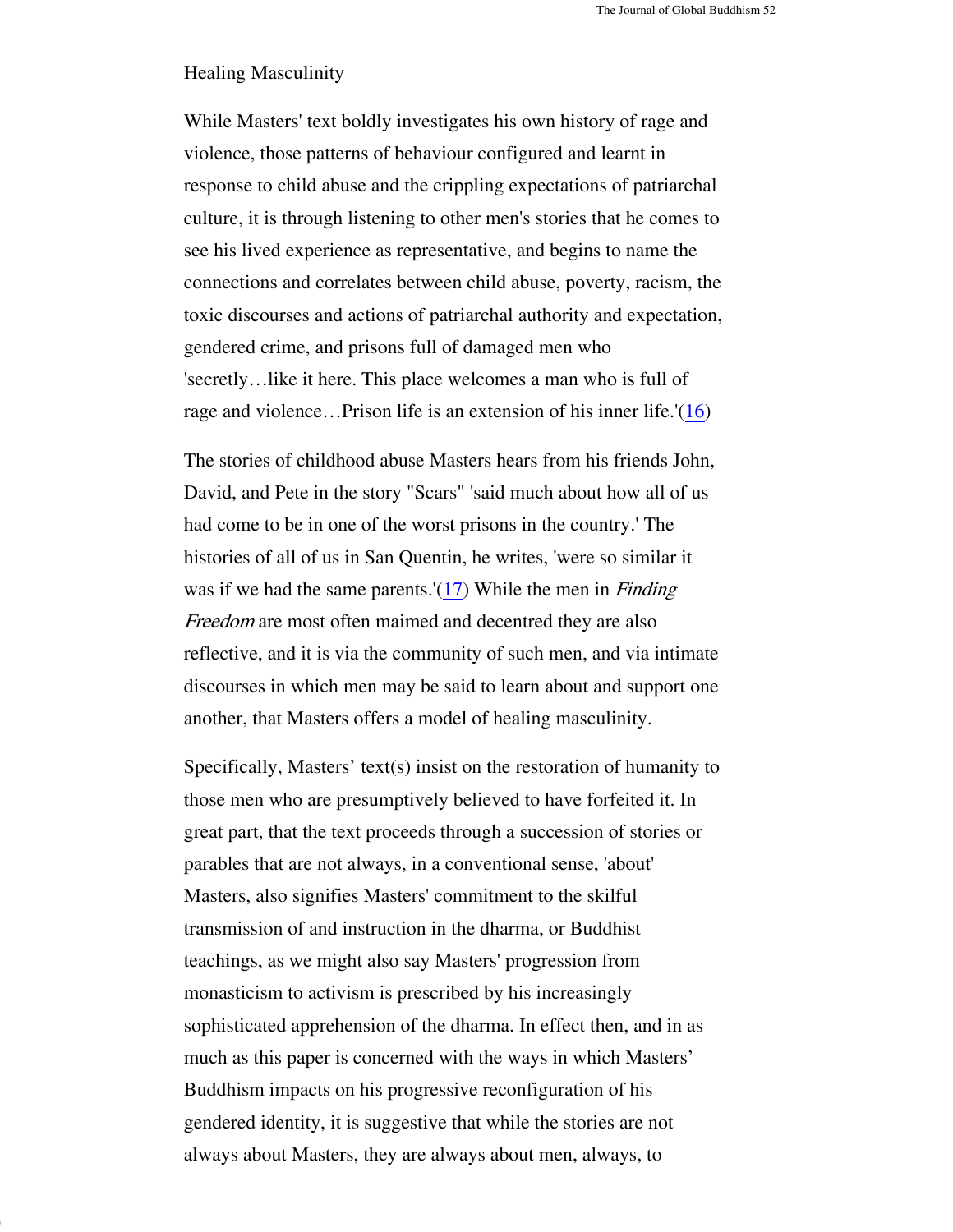paraphrase Michael Kimmel, hidden meditations on manhood.(18) Moreover, and as K. Limakatso Kendall writes, because in the text "the resonance is 'Buddhist' in that it's informed by Buddhist teachings on impermanence, suffering, compassion, and love," Masters, by instructively foregrounding narratives of masculine intimacy, vulnerability, and emotional openness, motifs most often absent from dominant cultural representations of masculinity, articulates the evident existence and possibilities of non-patriarchal and progressive masculinities among men presumptively mythologised, as I have said, as terminally raging, violent, and hypermasculine.

#### Buddhism in American Prisons

Buddhism is not unknown in American prisons, its presence perhaps indicative of what has been called its increasingly 'normative status' in American religion.(19) For example, John Daido Loori-Roshi, the abbot of New York's Zen Mountain Monastery, has written an account of helping establish a Zen Buddhist practice group in Greenhaven Correctional Facility, New York.(20) Fleet Maull, then a federal prisoner serving fourteen years on drugs charges, founded the Prison Dharma Network, which 'supports prisoners in the practice and study of Buddhist teachings and promotes the path of wakefulness and non-aggression as an ideal means of self-rehabilitation and transformation,' in 1987. Maull also established a hospice for prisoners with terminal illnesses, and in 1991 founded the National Prison Hospice Association.(21) How though, and why, does Masters come to Buddhism and in what way does its status as 'Buddhist' inform our understanding of his text as one offering a practical expression of progressive and counter-hegemonic masculinity?

What we might say first, and notwithstanding the adhesive idea that, as Masters writes, in prison, 'no one believes that conversion to religion is real. Most prisoners think that anyone who suddenly catches religion is playing a game or trying to con their way out of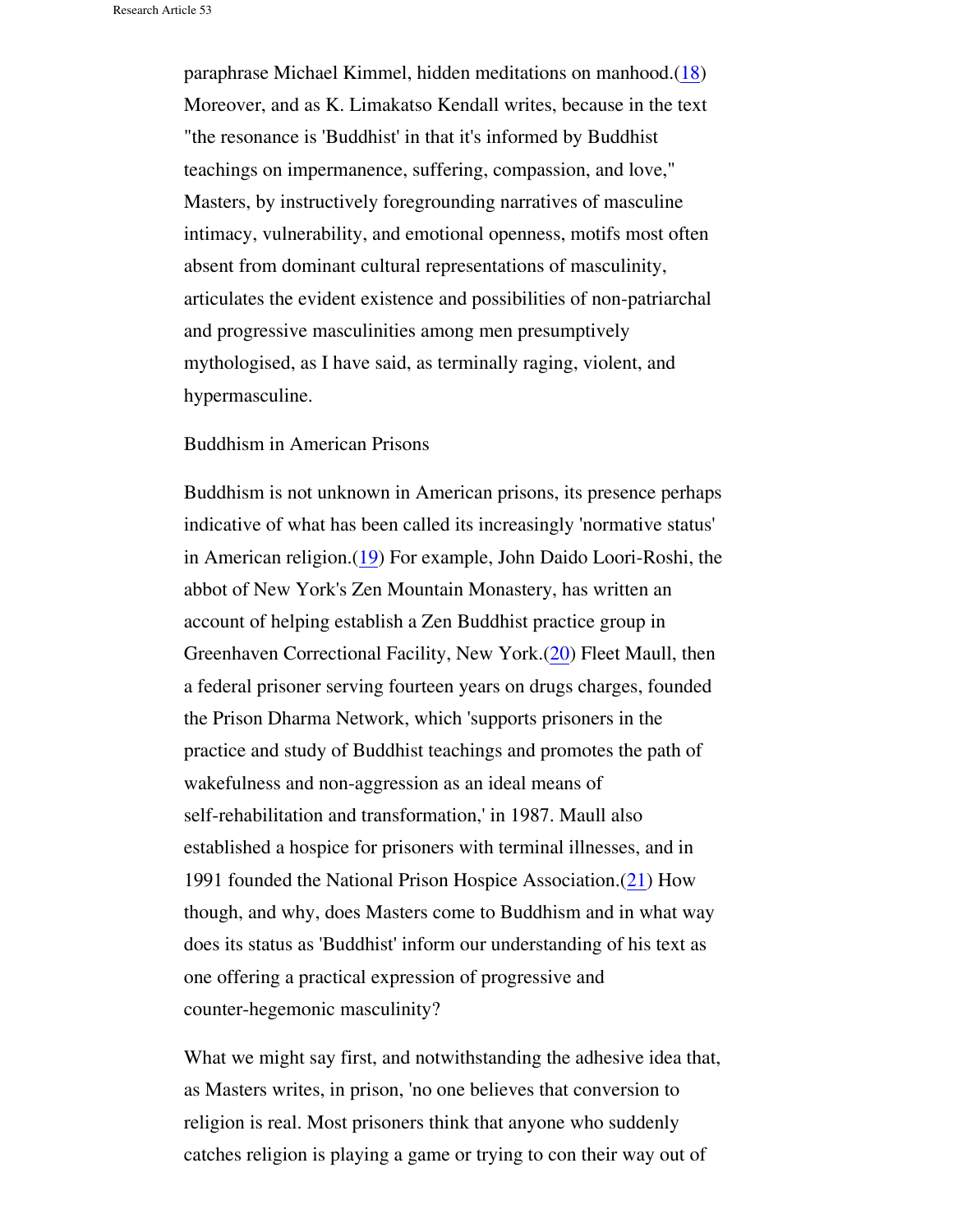the system,' is that an experience of long confinement and isolation clearly lends itself to religious and philosophical reflection and introspection.(22) How much more so on Death Row? In 1988 Jan Arriens visited twelve condemned men in Georgia and Mississippi. He writes, 'as the meetings progressed, I began to have a strange sense that a series of monks were being produced from their cells.'(23) Stan Runnels, an Episcopalian priest and prisoner counsellor, told Arriens that the men on Death Row lived a monastic existence, and that this had caused many of the men to

discover what the monastics have known…you change your perspective…they are confronted by their own mortality in a very profound way, knowing that the conclusion of this journey they are on is expected to be death, but a death that they can anticipate…they live year in and year out with the state attempting to set a date for that. And because of that they have to face the issue of life and death in a very profound way. For some of them it has moved them to a very deep understanding of the human condition.(24)

When Masters writes, 'for a long time I had been my own stranger, but everything I went through in learning how to accept myself brought me to the doorsteps of dharma…Through meditation I learned…not to run from the pain, but to sit with it, confront it, give it the companion it had never had,' he infers a connection between Buddhism and Western psychotherapy, one that Imamura, citing Fromm, Suzuki, and Martino's Zen Buddhism and Psychoanalysis (1960) amongst others, identifies both as comparatively long standing within the context of America's interaction with Buddhism and, in as much as psychotherapy may be said to rely on loaded and 'coercive' normal/abnormal dichotomies, as problematic and limited.(25) In "When I First Got Charged," Masters writes that it was not until he was on trial for his life and, 'as other people started to do their job' of finding a way to save it, that he 'joined the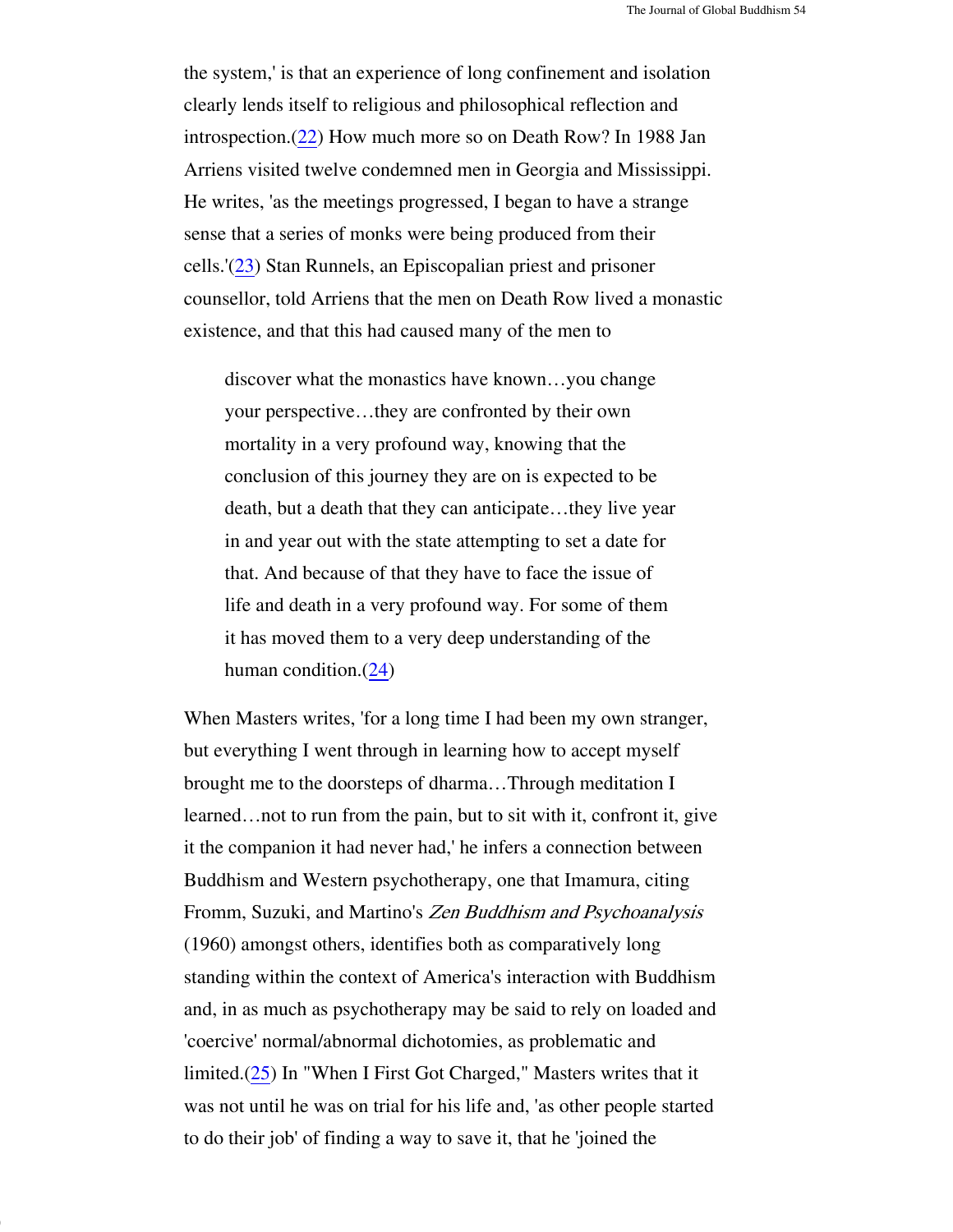crusade…I was determined to find out what was going on with me.'(26) Masters then might be said to first approach Buddhism necessarily as a remedial and therapeutic analytic resource.

In general terms we might say, for example, that Masters is informed and supported by the Buddhist concept of impermanence, writing that, in prison, 'understanding impermanence, that things are here today and gone tomorrow, really helps. No matter how bad something is, you can remind yourself, Damn, this won't last long…What goes around, comes around, and what comes around doesn't last...My only hope is to stay in my center.'(27)

In time, and via a process of self-examination facilitated by learnt meditation techniques, Masters names the connections between his past and present circumstances and the nexus of societal and internal influences previously identified not to 'justify the things I had done,' or to 'save my own skin,' but to understand and take responsibility for his lived experiences and, critically, to recognise them as representative.(28) In as much as Buddhist practice is in great part, as Lopez writes, 'centred around performing virtuous deeds and avoiding non-virtue,' Buddhism then might be said to allow Masters to locate within himself the source of his rage and suffering, but also to offer a practical remedy for their cessation. Selflessness, in other words, becomes a practical response to suffering. As Masters' lama H. E. Chagdud Tulku Rinpoche writes, 'people don't realize that only thinking of themselves works against them, resulting in bad karma. That's why we also promise to always think of others.'(29)

#### Bodhisattva Masculinity

Masters' subsequent movement away from a monastic practice principally followed as a resource for self-healing, towards an activism within prison walls informed by the principles of selflessness and compassion, is in effect illustrative of a familiar and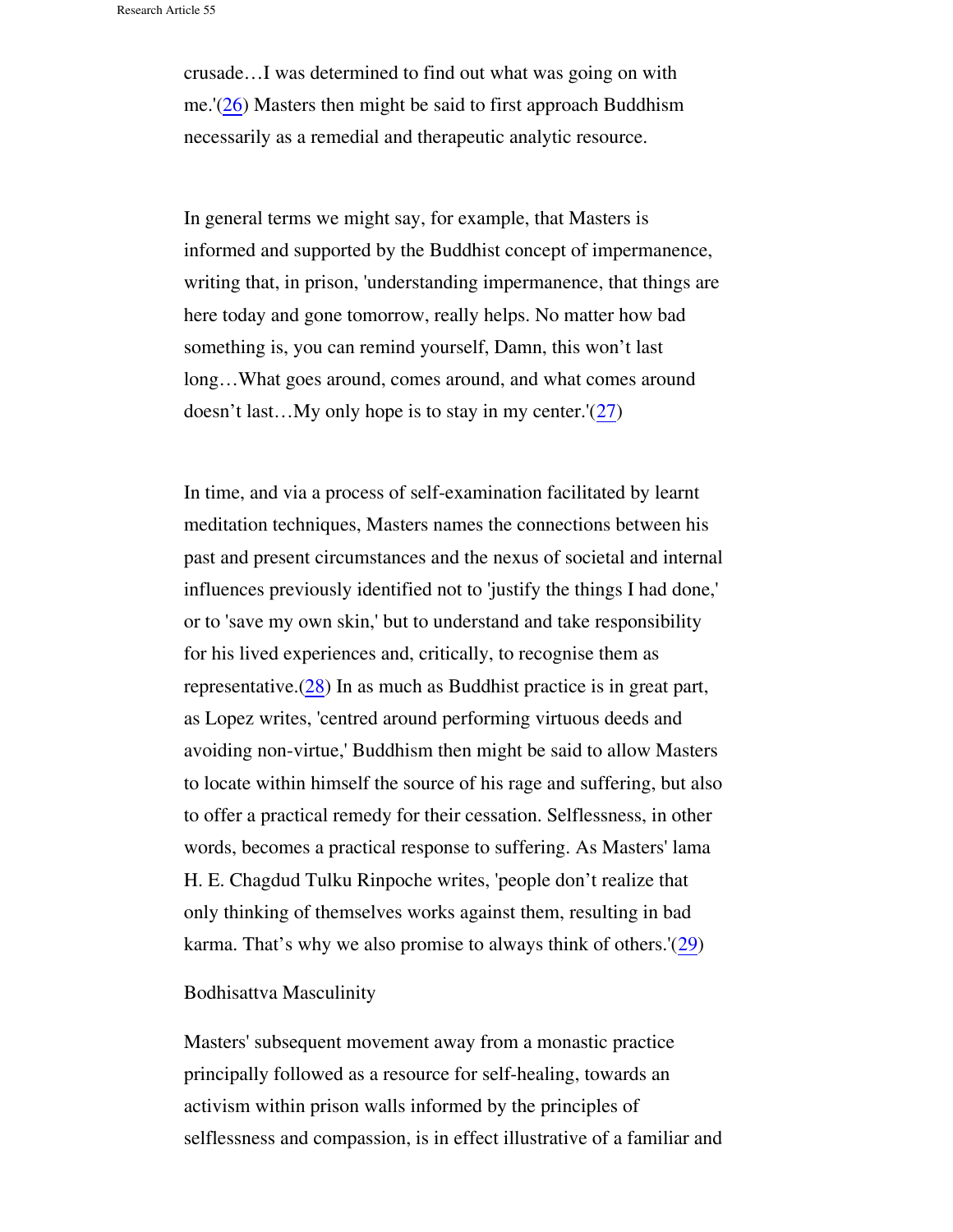central doctrinal distinction between the main Buddhist schools, those two distinguishing motivations suggested by His Holiness The Dalai Lama's summation of the essence of Buddhist practice as 'if you can't help others, at least don't hurt them.'(30) In early Buddhist tradition the sravaka (listener), or disciple, lived a monastic lifestyle, studying the dharma in order to become an arhat, or one who is enlightened, and who passes into nirvana. The bodhisattva, in contrast, is one on the path to enlightenment (one whose being, or sattva, is bodhi, or enlightened), whose task is to practice kindness and compassion to others while developing his/her own spiritual practice.

For Dayal, the 'bodhisattva ideal can be understood only against this background of a saintly and serene, but inactive and indolent monastic order.'(31) For Humphreys, concisely, to take the Bodhisattva vow is to 'work for humanity and to sacrifice all gain for self,' while Suzuki writes that the essence of bodhisattva doctrine 'is an unequivocal affirmation of the social, altruistic nature of humankind.'(32) In stories like "Mourning Exercise," "Peace Activist," and "Scars," in which Masters begins an investigation into the connections between his and his friends projection of a 'hard' masculinity made visible by muscularity and tattoos, and the violent abuse, signified by the scars of the story's title, all of them suffered as children, Masters privileges narratives of compassion, selflessness, and gendered solidarity rather than gendered competition. When Masters writes that he finds it 'difficult to integrate my meditation practice with all the suffering here,' and begins to extend the principles of love and compassion to others, it is to be understood that he is privileging the bodhisattva path. $(33)$ 

In "The Empowerment Ceremony," Masters takes two vows. In the first, he takes refuge in the "Three Jewels" of the Buddha, the dharma or teachings, and the sangha, the community of Buddhist teachers, and repeats Chagdud Tulku Rinpoche's instruction not to hurt anyone with ?my body, speech, or mind...(this) provides for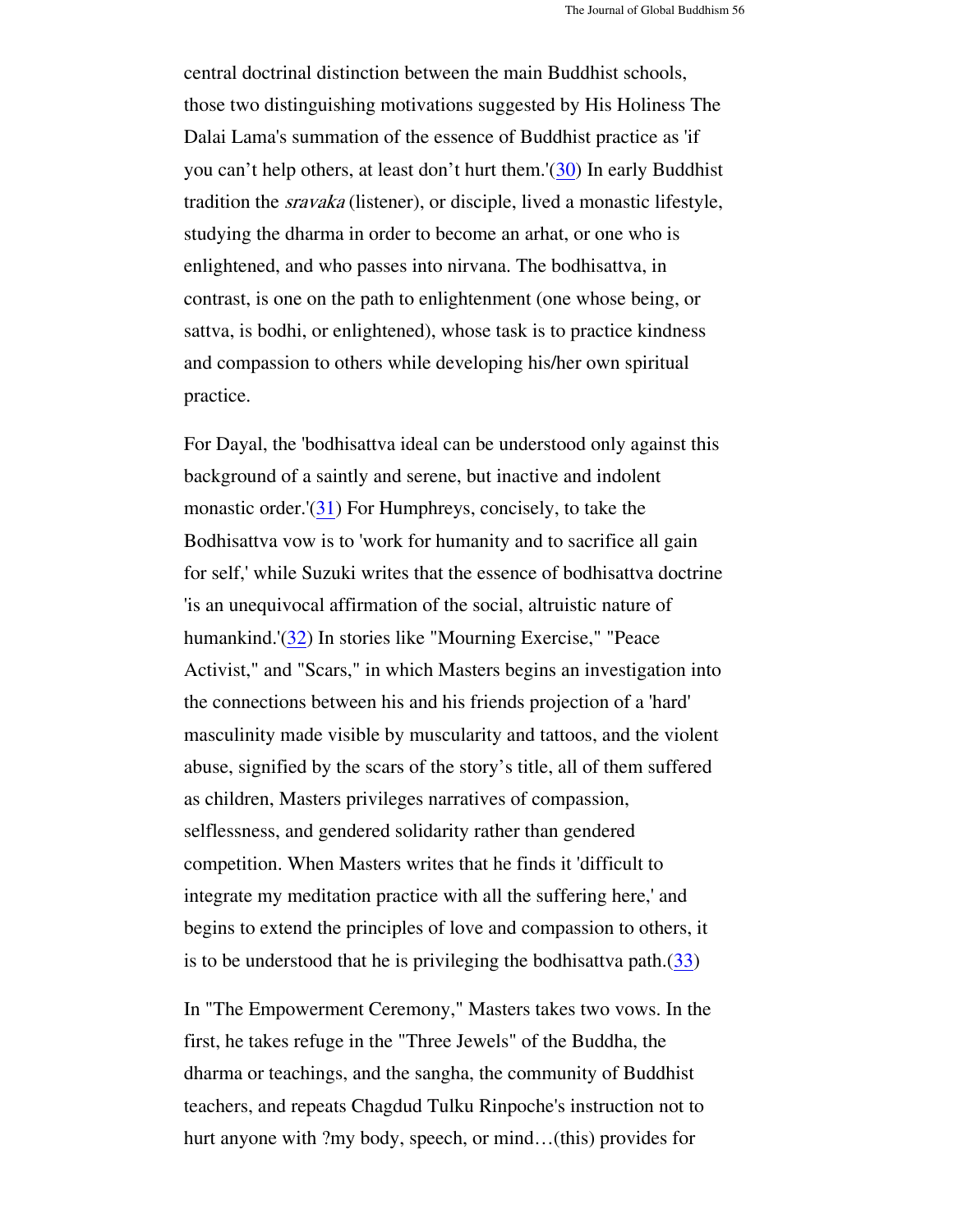Research Article 57

your safety; just as if you don't drink poison, you won't get sick.'(34) This is the vow of refuge, customarily taken by those who wish to publicly self-define as Buddhist. By the second vow, he commits himself to developing his practice so that he can be of 'ceaseless benefit to others…every day, even if it costs my life.'(35) It is the bodhisattva vow that then marks the end of Masters' monasticism and the beginning of selfless activism. 'I used to feel that I could hide inside my practice,' Masters writes, 'that I could simply sit and contemplate the raging anger of a place like this, seeking inner peace through prayers of compassion. But now I believe that love and compassion are things to extend to others.'(36)

It is in the final two stories in the text, "Fourth of July" and "Stop! A Buddhist is Here!" that Masters most consciously foregrounds themes of bodhisattva selflessness and compassion, and the skilful transmission of the dharma. Placed immediately before these two stories or parables is a final emphatic passage in italicised type in which Masters establishes the difficult terrain on which he has chosen to stand. In it Masters bluntly rejects monasticism or 'hiding behind' silence and argues, acknowledging that such a stand represents a dangerous adventure in San Quentin, that 'love and compassion' are to be shared, that 'we become better people if we can touch a hardened soul, bring joy into someone's life, or just be an example to others.' (37) The two stories that follow are grounded in the concrete and oppressive reality of San Quentin and are then intended to illustrate and problematise both the jeopardy and the subversive reverberating effects of such a project.

In "Fourth of July" 'two unfamiliar guards with no name tags' abuse, incite, and antagonise Masters and his fellow prisoners, passing through what had been a calm tier with the unaccountable authority of a rough, short storm. The guards, working overtime and tired and angry after a sixteen hour shift, refuse the men spoons to eat with and toilet paper, and by crude and gendered abuse seek to deny the men's humanity. After the guards leave, the 'cold, deadly stillness' of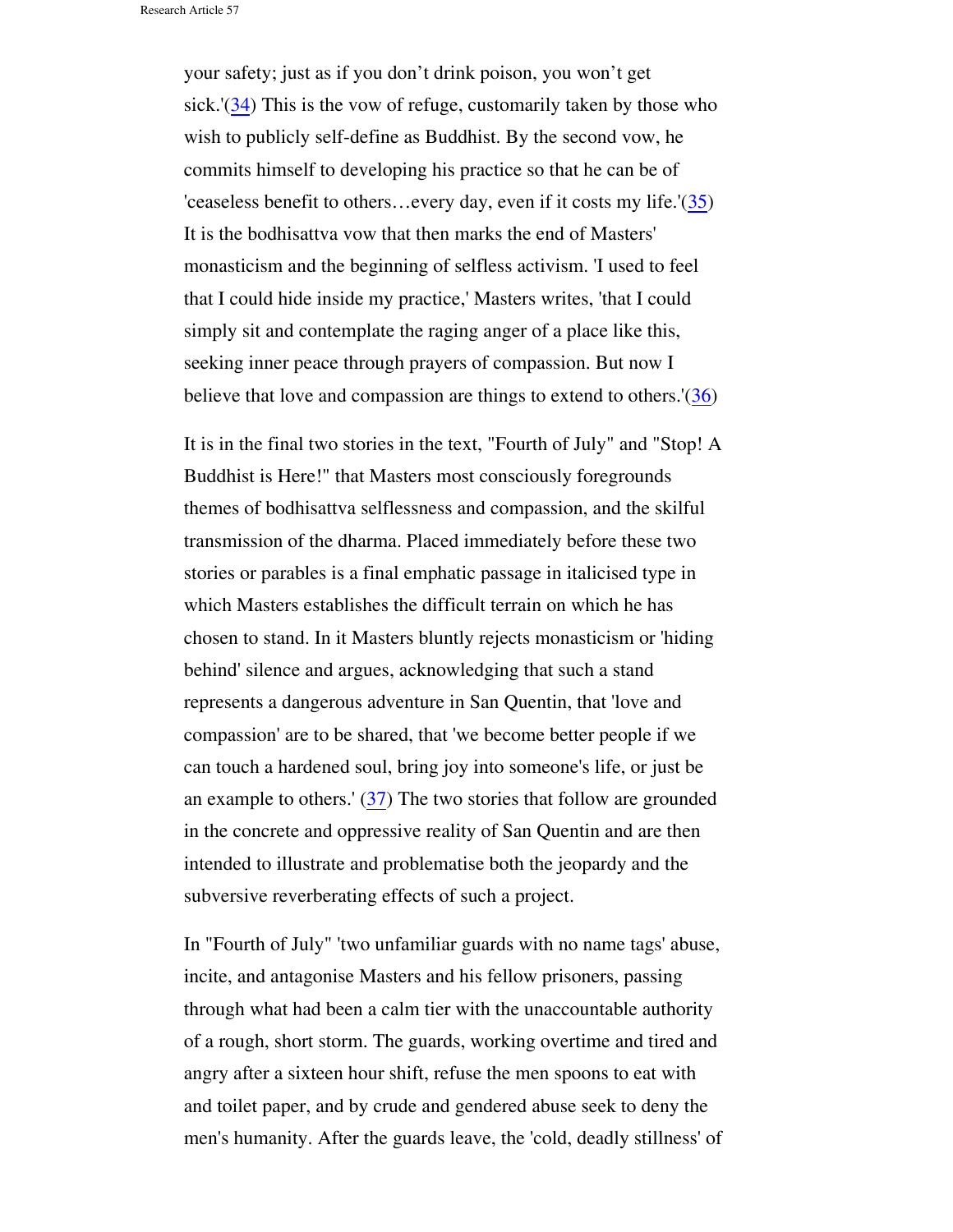the men on the tier tells Masters that each prisoner is planning to murder the two guards on their return. $(38)$  By skilful means, and after a momentary hesitation during which Masters tries to convince himself 'that whatever happened to these two jerks was no business of mine,' Masters convinces the prisoners to 'channel their murderous rage' into flooding the tier and keeping the guards 'here all night: the guards had been idiots, but nothing they had said or done would ever justify their murder.'(39) The deadly stillness of the tier is then replaced by laughter, 'cheerfulness,' and 'loud joking,' and as water from the men's blocked toilets roars over the cellblock Masters writes that 'joy flooded the tier.'(40) Masters is placed in a punishment cell for incitement. 'I smiled at the guards standing at my cell,' he writes. 'Being thrown in the Hole was worth the pleasure of seeing them still alive.'(41)

If in "Fourth of July" Masters, informed by his promise or vow to help others, is able to creatively initiate a collective non-violent protest, simultaneously transmitting the Buddhist values of compassion and selflessness, then in the story "Stop! A Buddhist is Here!" he finds himself dangerously isolated by his practice. In "Looking like a woman," an effeminate gay man is brought into the death row prisoners' exercise yard.(42) From experience Masters knows that the man is on the yard because someone has made a mistake, or 'as a dirty ploy by the prison administration to get someone killed.'(43) Masters writes that the death row prisoners fear and hatred of gay men means that the newcomer is a 'walking dead man.'(44) While many death row prisoners, imprisoned for the most part since the 1980s, have been 'taken in' by reports that HIV/AIDS was solely a 'homosexual disease,' others 'hated them just for hate's sake.'( $45$ ) The invasive fragility and vulnerability of the man 'with tiny breasts…(and) Vaseline on his lips,' then disturbs and antagonises the exclusively homosocial and hypermasculine site of the death row prisoners' yard.(46) The public cultural expulsion of homosexual men from the sphere of masculine legitimacy achieved or mediated most often through homophobic and misogynist

08/02/2006 10:06 PM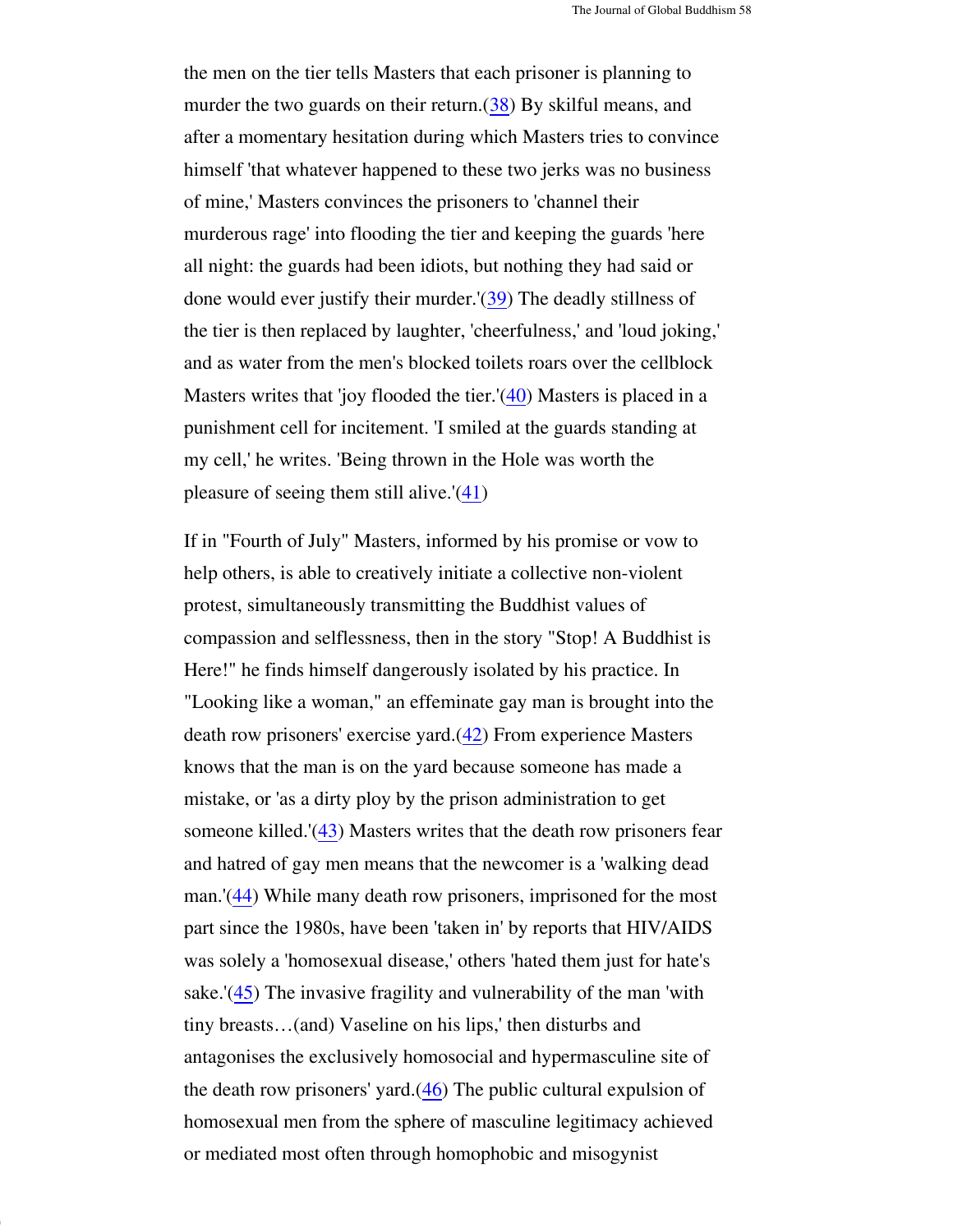08/02/2006 10:06 PM

discourse is then exaggerated and heightened to concentrated murderous intent. As men around Masters begin to pull out 'prison-made shanks,' armed guards 'hovering over the yard…(have) their semiautomatic rifles hanging over the gun rail…they knew what everyone else did.'(47) Masters is 'crossed up,' his self-defined status as selfless bodhisattva in profound collision with his status as condemned prisoner, versed since childhood in the prevailing gendered code and customs of homosocial institutions and 'schooled' in the ways of San Quentin as a nineteen year old by the prison's 'older statesmen…with their gray hair and beards, drinking cold coffee like vintage wine.'(48) 'According to the laws of prison life,' Masters writes, 'none of this was supposed to be any business of mine. But it was. This time it had to be.'(49)

In as much as I have said that Masters' text is carefully and instructively arranged and that the stories operate in great part as parables, we might also say that Masters intentionally places last the story in which not only his newly positive identity but his life is placed most clearly in jeopardy. In plain sight on the prison yard, Masters is far removed from the refuge of his transformed cell described in "Sanctuary." The prison code demands that Masters does 'not get involved and (does) not say anything.'(50) To say anything, to 'snitch,' might be fatal. While Masters' text, like the testimony of other Death Row prisoners, insists upon the possibility and reality of change, and spiritual renewal, among condemned men, Finding Freedom is also a text alive to how difficult and dangerous the practice of helping others in San Quentin can be. 'What would all those people outside these walls who call themselves Buddhist tell me to do?' Masters writes, "would they say, 'Let's all be Buddhists and just put away our knives and smile?'"(51) Socialised in the prison culture, Masters reflexive instinct is to surrender once more, to deny his practice and to look away and say or do nothing; 'I could not summon up the courage to become a snitch,' Masters writes, 'and risk my own life to warn him off this yard,' and asks, 'Why were things like this happening more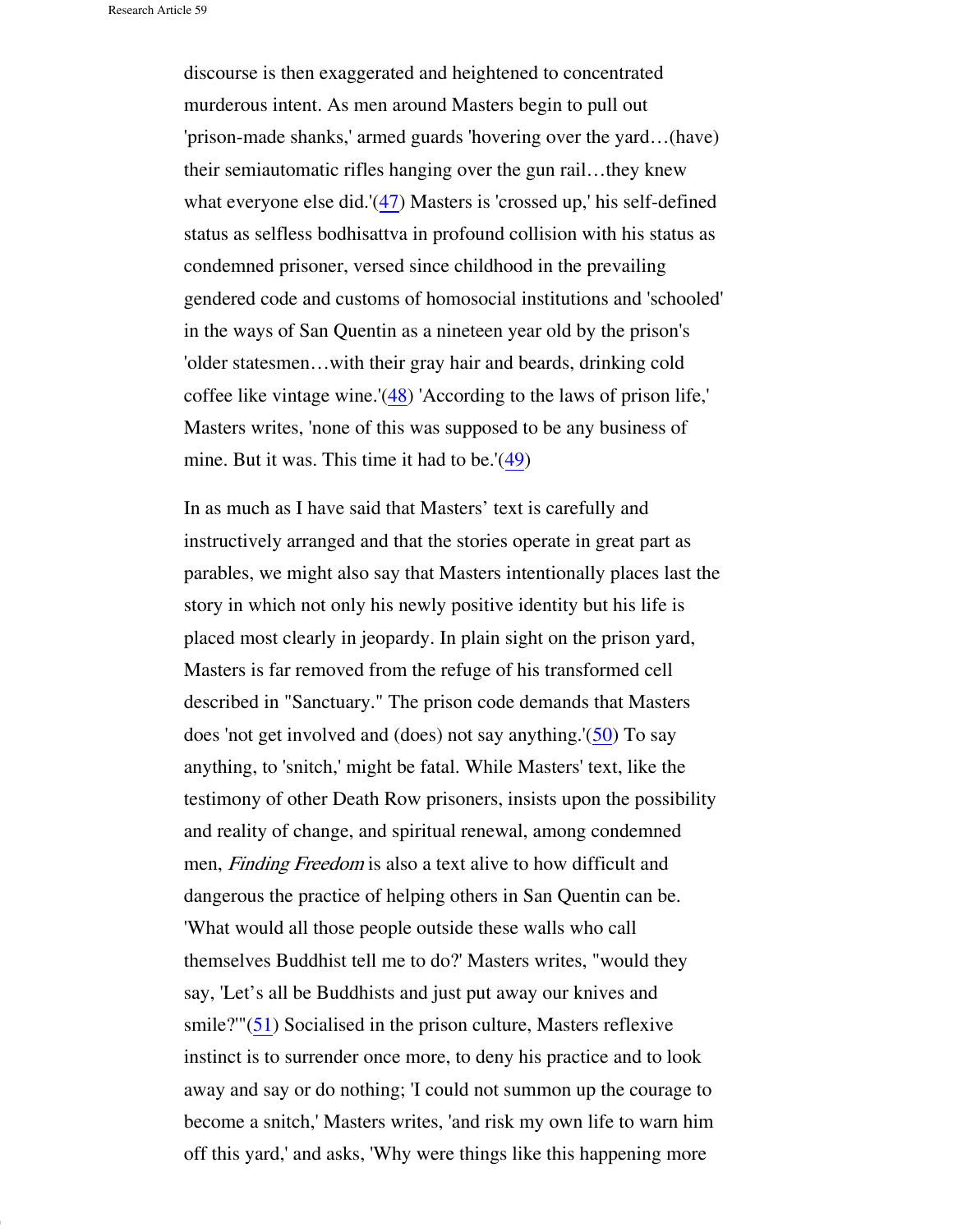often since I had taken my vows?'(52) Masters writes that there are stabbings everyday in San Quentin; 'I can't stop it,' he writes. 'It isn't stopping. $(53)$ 

That Masters then acts, kneeling next to the gay man in a mute act of counter-hegemonic alliance that stops dead the murderous approach of Masters' friend Crazy Dan, 'gripping the long shank,' reverberates. Masters nearly chokes on his own fear when he realises what he has done, and wonders if he is crazy, or just plain stupid. Perhaps, Masters reflects, Crazy Dan remembered 'the time I'd stood by him when he too had been marked for death.'(54) Masters too of course, and like all of the men whose stories he tells, is condemned and marked for death; what liberates him and guides his action is the realisation that 'what really matters isn't where we are or what's going on around us, but what's in our hearts while it's happening.'(55)

Each of these stories may then be said to offer difficult but possible strategies by which men might interrupt the desperate, standard and reactive cycle of prison violence, the book's effect, in sum, is to offer an alternate vision of masculinity. We might, for example, identify the holiday that goes 'unnoticed,' in "Fourth of July," and which is restored or declared by the men when 'knives and zip guns had been replaced by something as simple as water,' as precisely a holiday from, or a brief cessation of, that internalised mandate of hardness and violence demanded not just by prison culture and which is most often represented in prison literature, but by patriarchal cultures of all kinds.(56) The condemned men on the tier then reclaim joy and playfulness and wonder, returning them to a place before, as bell hooks writes, they were 'shut down' by patriarchy.(57) Hard masks are replaced by smiles.

#### Socially Engaged Buddhism

To conclude, it is suggestive that in "Peace Activist," in which Masters helps the raging young prisoner Bosshog develop the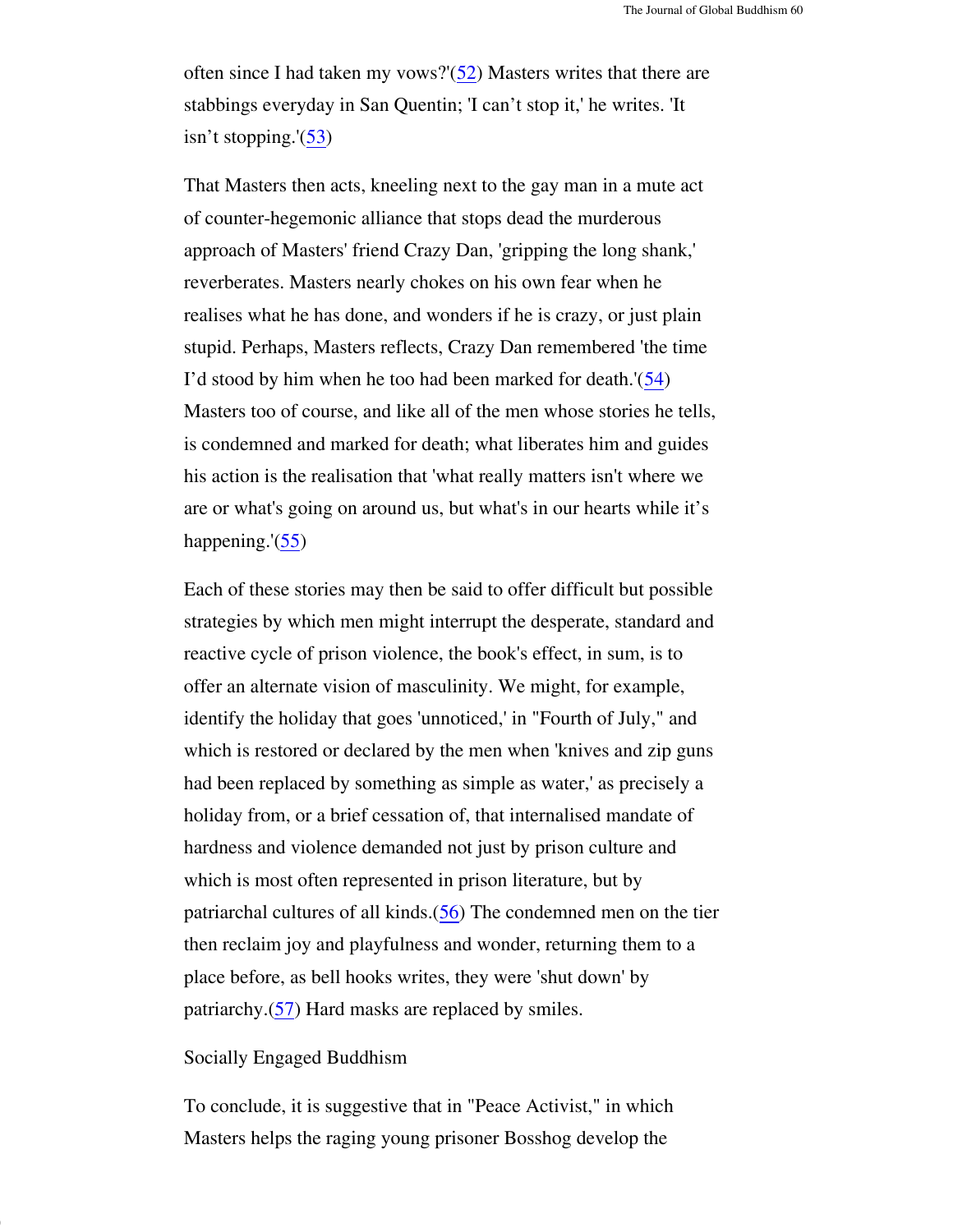08/02/2006 10:06 PM

means, or practice, to deal with his anger by sending him tobacco wrapped in Buddhist texts in exchange for Bosshog's promise to "stay cool and not go disturbing the peace on the tier again," the text Masters wraps tobacco in to send to Bosshog is *Being Peace*, written by the Vietnamese monk Thich Nhat Hanh.(58) The mantra Masters teaches Bosshog is also taken from Being Peace.(59) When he is finally released, Bosshog, whose first shouted words in the story are "I kill you…I kill you all," stands in front of Masters' cell and together they recite the mantra Bosshog has learnt to say whenever he was 'about to blow his top…' "If we are peaceful, if we are happy, we can smile, and everyone in our family, our entire society will benefit from our peace."(60)

Being Peace is a series of lectures in which Hanh teaches the dharma and addresses the question of Buddhism's reception and future in America. In it Hanh sets out the principles of what has become known as socially engaged Buddhism, a key tenet of which is that Buddhists are to take action in the present to resolve societal problems. Hanh began reflecting on the means by which Buddhist advocacy might effect political change as a result of his response to the American war in Vietnam. A principle of engaged Buddhism 'is that the long-term vision of social action and transformation is that of reaching reconciliation rather than defeating an opponent. Violence, for example, is not so much to be addressed by banishing those who are most outwardly violent from the society, but rather in healing and transforming the roots of violence, helping to bring those who are violent back into the society.'( $61$ ) In arguing for links with other liberation theology movements and the need for larger scale 'strategies of transformation' necessary to engage with the structural problems of American society, Donald Rothberg explicitly links his advocacy of engaged Buddhism with the figure of the bodhisattva, arguing that the coalition building work needed to end the suffering of America is immense, 'no doubt as that which is required of the traditional bodhisattva, who would save all sentient beings.'(62)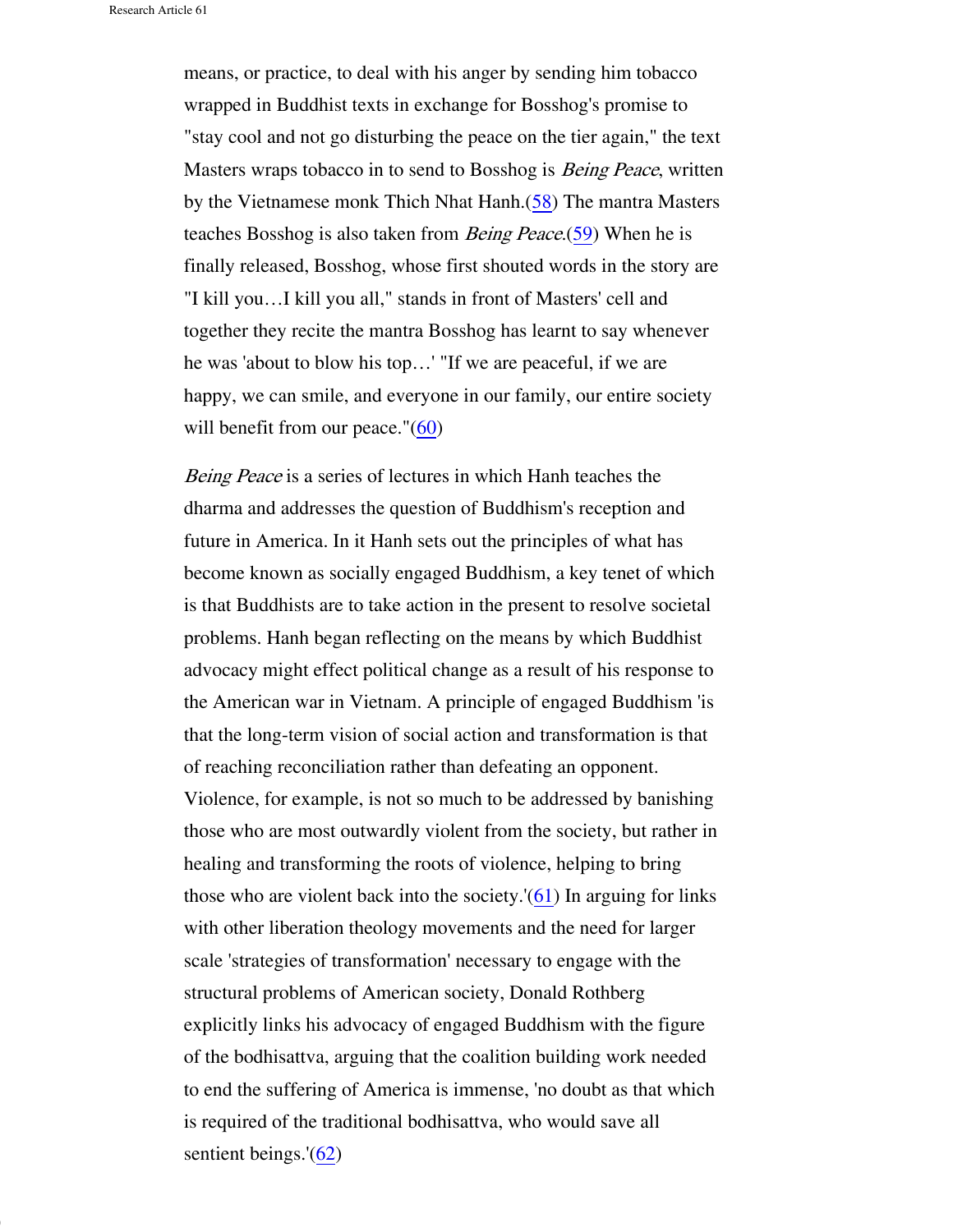In addition to identifying those systems of domination that profit from keeping men in prison, recognising and naming the connections between child abuse, poverty, racism, the gulf between men's lived experience and the hegemonic masculine ideal, and juvenile and adult gendered crime, is to acknowledge just how formidably difficult any attempt at changing men's learned and destructive patterns of behaviour is. Moreover, the compulsively masculine and toxic discourse of social policy makers calling for revenge and ever-harsher punishment further hampers any such attempts. Notwithstanding these difficulties however, conscious prisoners and a growing prison activists movement on the outside have, in addition to challenging systems of domination and campaigning against prison conditions and racially, politically, and socially partial sentencing in sum, identified men's (self) destructive behaviour while in prison as precisely an additional obstacle 'that must be overcome.'(63) Masters' Buddhist practice and advocacy is then necessarily engaged, and political. Thich Nat Hanh's mantra that Masters and Bosshog chant is a distillation of the principles of socially engaged Buddhist advocacy. Masters' bodhisattva masculinity, the practice of an engaged, non-violent, and non-patriarchal masculinity frankly informed by the values of selflessness, love, and compassion counters destructive masculinity precisely because its practice becomes an alternate and conscious learned pattern of behaviour, reinforced, in Masters' case, by mindful practice, which is to say meditation and the daily repetition of vows, towards practicing kindness and helping oneself and others that interrogates and disarms the discourses, actions, and disastrous imprisoning consequences of hegemonic patriarchal masculinity.

#### Notes

1. Donald Rothberg, "Responding to the Cries of the World: Socially Engaged Buddhism in North America," in Charles S. Prebish and Kenneth K. Tanaka (eds), The Faces of Buddhism in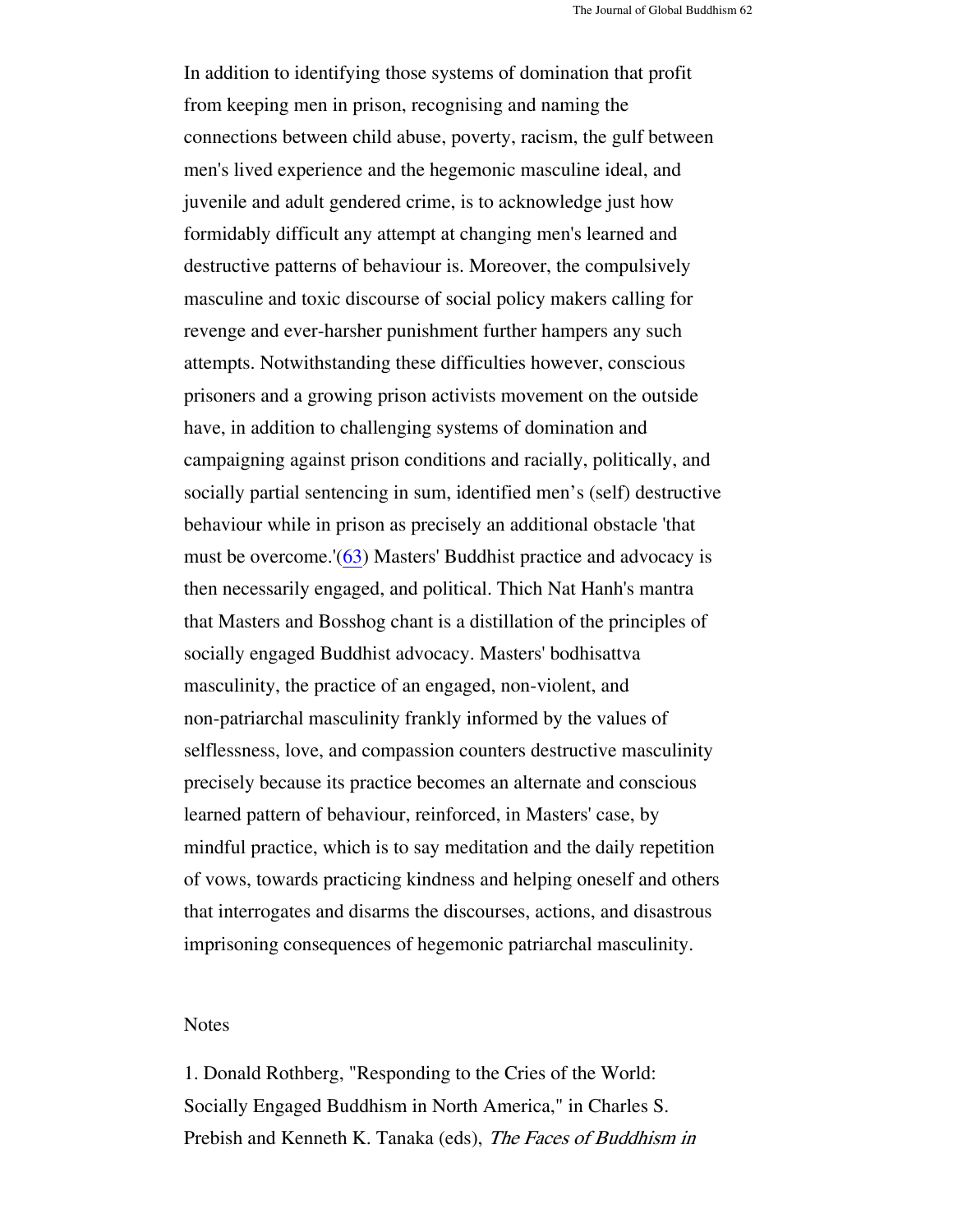- America. Berkeley. California UP 1998: 281-282. Return to Text
- 2. Jarvis Jay Masters, Finding Freedom; Writings from Death Row.
- California. Padma 1997: 173.Return to Text
- 3. 113.Return to Text
- 4 bell hooks, We Real Cool: Black Men and Masculinity. New
- York. Routledge 2004: 156. Return to Text
- 5. Freedom, 70, 151.Return to Text
- 6. Freedom, 74.Return to Text
- 7. 3-4.Return to Text
- 8. 37. Return to Text
- 9. 36-38.Return to Text
- 10. 39.Return to Text
- 11. 42-43. Return to Text
- 12. 47.Return to Text
- 13. H. E. Chagdud Tulku Rinpoche, "Afterword," Freedom,
- 178.Return to Text
- 14. In an email to the author, 9 September 2004.Return to Text
- 15. Freedom, 126.Return to Text
- 16. 71.Return to Text
- 17. 70, 78.Return to Text

18. Michael S. Kimmel, "Masculinity as Homophobia: Fear, Shame,

and Silence in the Construction of Gender Identity," in Stephen M.

Whitehead and Frank J. Barrett (eds), The Masculinities Reader.

Cambridge. Polity Press 2001: 267.Return to Text

19. See Prebish and Kanaka (eds), 2. Return to Text

20. John Daido Loori-Sensei, "Lotus in the Fire: Prison, Practice,

and Freedom," in Don Morreale (ed), Buddhist America: Centers,

Retreats, Practices. Santa Fe. John Muir1 988: 304-314. Return to **Text** 

21. http://www.prisondharmanetwork.org Accessed 16 September 2004.Return to Text

22. Freedom, 124.Return to Text

23. Jan Arriens (ed), Welcome to Hell: Letters and Writings from Death Row. Boston. Northeastern UP 1997: 217. Return to Text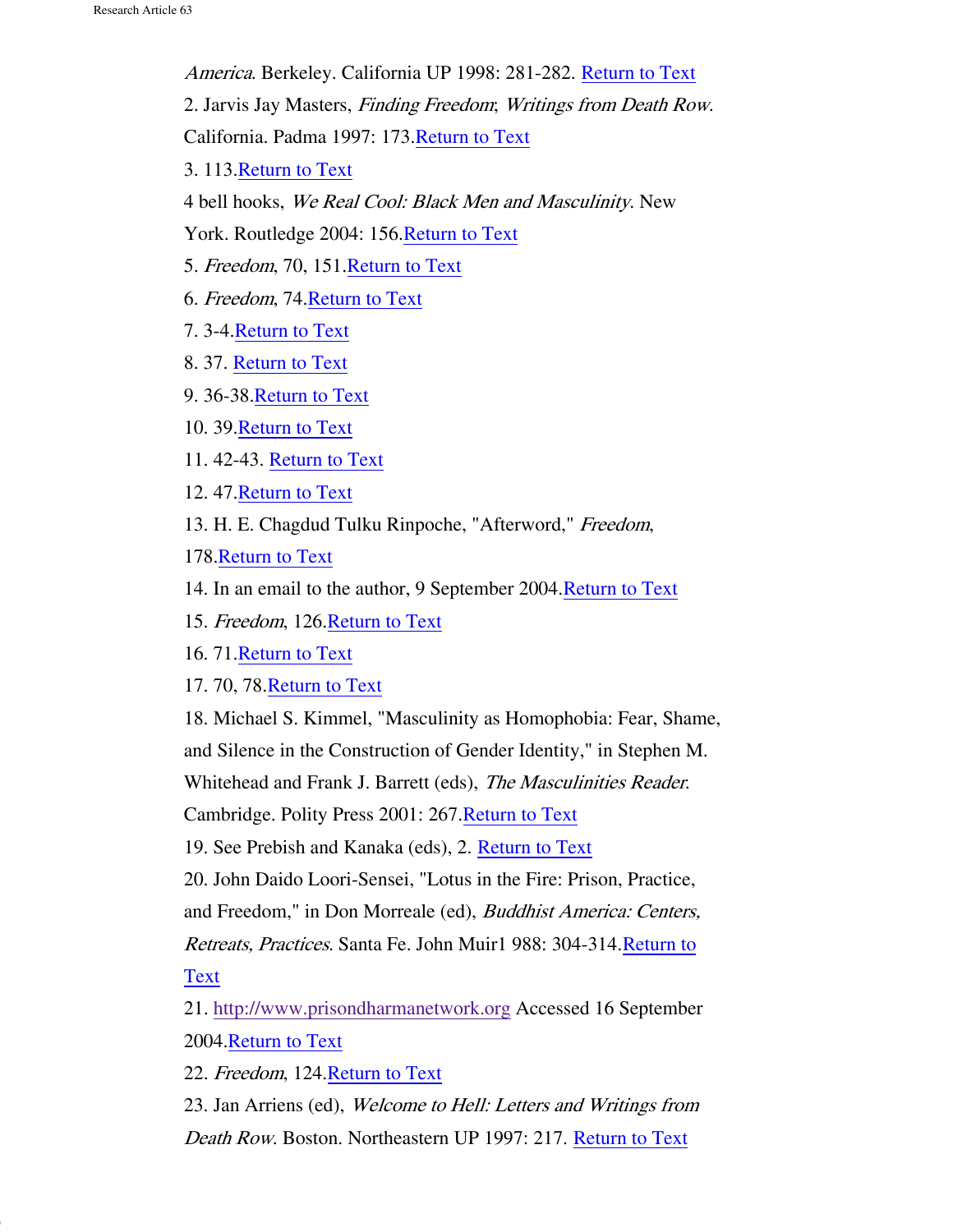24. Welcome, 218.Return to Text

25. Freedom, 111; Ryo Imamura, "Buddhist and Western

Psychotherapies: An Asian American Perspective," in Prebish and

Kanaka (eds), 228-237.Return to Text

26. Freedom, 65.Return to Text

27. 131.Return to Text

28. 65.Return to Text

29. Rinpoche, "Afterword," 125-126.Return to Text

30. Dalai Lama, The Transformed Mind, London. Hodder 2000:

xviii.Return to Text

31. Har Dayal, The Bodhisattva Doctrine in Buddhist Sanskrit

Literature. Delhi. Banarsidass 1932: 17.Return to Text

32. Christmas Humphreys, A Popular Dictionary of Buddhism.

London. Curzon 1984: 214; Daisetz Teitaro Suzuki, The

Lankavatara Sutra: A Mahayana Text. London. Routledge 1932:

xiv.Return to Text

33. Freedom, 121.Return to Text

34. 125.Return to Text

35. 126.Return to Text

36. 158.Return to Text

- 37. 158.Return to Text
- 38. 163.Return to Text
- 39. 163.Return to Text

40. 164-165.Return to Text

- 41. 167.Return to Text
- 42. 169.Return to Text
- 43. 169.Return to Text
- 44. 170.Return to Text
- 45. 169.Return to Text
- 46. 170.Return to Text

47. 170.Return to Text

48. 170, 9.Return to Text

49. 170.Return to Text

08/02/2006 10:06 PM

50. Don Sabo, Terry A. Kupers, and Willie London, "Gender and